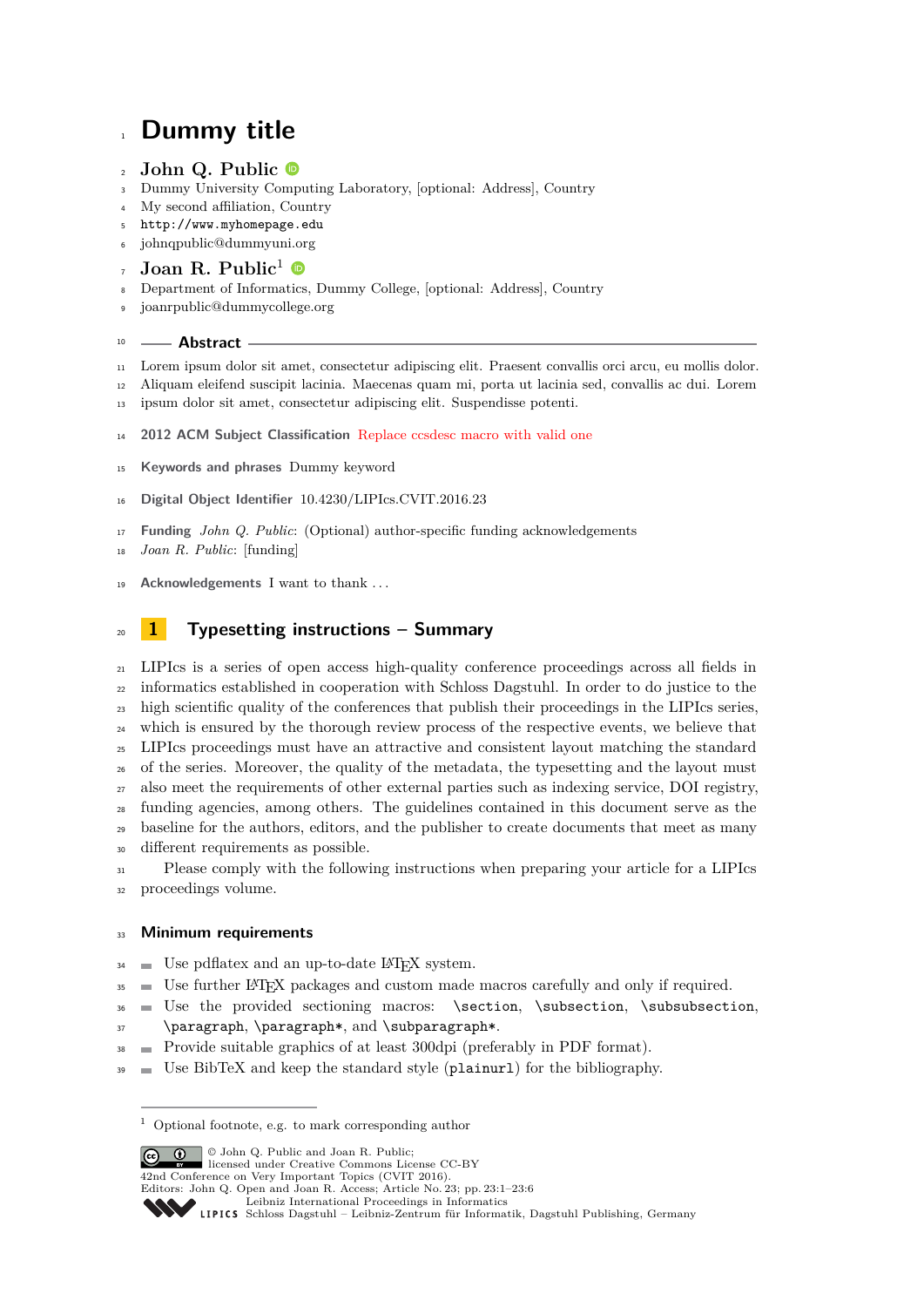#### **23:2 Dummy short title**

- Please try to keep the warnings log as small as possible. Avoid overfull \hboxes and any
- <sup>41</sup> kind of warnings/errors with the referenced BibTeX entries.
- Use a spellchecker to correct typos.

## **Mandatory metadata macros**

 Please set the values of the metadata macros carefully since the information parsed from these macros will be passed to publication servers, catalogues and search engines. Avoid placing macros inside the metadata macros. The following metadata macros/environments are mandatory:

- \title and, in case of long titles, \titlerunning.
- $\downarrow$   $\bullet$   $\bullet$   $\bullet$   $\bullet$   $\bullet$  for each author, even if two or more authors have the same affiliation.
- 50  $\Box$  \authorrunning and \Copyright (concatenated author names)
- $_{51}$  The **\author** macros and the **\Copyright** macro should contain full author names (espe-
- cially with regard to the first name), while \authorrunning should contain abbreviated first names.
- $\leq$  \ccsdesc (ACM classification, see <https://www.acm.org/publications/class-2012>).
- $55 \in \text{keywords}$  (a comma-separated list of keywords).
- $\leftarrow$  \relatedversion (if there is a related version, typically the "full version"); please make sure to provide a persistent URL, e. g., at arXiv.
- \begin{abstract}...\end{abstract} .

## **Please do not . . .**

 Generally speaking, please do not override the lipics-v2019-style defaults. To be more specific, a short checklist also used by Dagstuhl Publishing during the final typesetting is given below. In case of **non-compliance** with these rules Dagstuhl Publishing will remove

the corresponding parts of LATEX code and **replace it with the lipics-v2019 defaults**.

- In serious cases, we may reject the LaTeX-source and expect the corresponding author to
- revise the relevant parts.
- Do not use a different main font. (For example, the times package is forbidden.)
- $\sigma$  Do not alter the spacing of the lipics-v2019.cls style file.
- Do not use enumitem and paralist. (The enumerate package is preloaded, so you can use \begin{enumerate}[(a)] or the like.)
- $70 \equiv$  Do not use "self-made" sectioning commands (e.g., \noindent{\bf My Paragraph}).
- $71 \equiv$  Do not hide large text blocks using comments or **\iffalse**  $\ldots$  \fi constructions.
- $72 \equiv$  Do not use conditional structures to include/exclude content. Instead, please provide only the content that should be published – in one file – and nothing else.
- $74 \equiv$  Do not wrap figures and tables with text. In particular, the package wrapfig is not supported.
- $\tau_6$  Do not change the bibliography style. In particular, do not use author-year citations. (The natbib package is not supported.)

 This is only a summary containing the most relevant details. Please read the complete document "LIPIcs: Instructions for Authors and the lipics-v2019 Class" for all details and don't hesitate to contact Dagstuhl Publishing (<mailto:publishing@dagstuhl.de>) in case

- [o](http://drops.dagstuhl.de/styles/lipics-v2019/lipics-v2019-authors/lipics-v2019-authors-guidelines.pdf)f questions or comments: [http://drops.dagstuhl.de/styles/lipics-v2019/](http://drops.dagstuhl.de/styles/lipics-v2019/lipics-v2019-authors/lipics-v2019-authors-guidelines.pdf)
- [lipics-v2019-authors/lipics-v2019-authors-guidelines.pdf](http://drops.dagstuhl.de/styles/lipics-v2019/lipics-v2019-authors/lipics-v2019-authors-guidelines.pdf)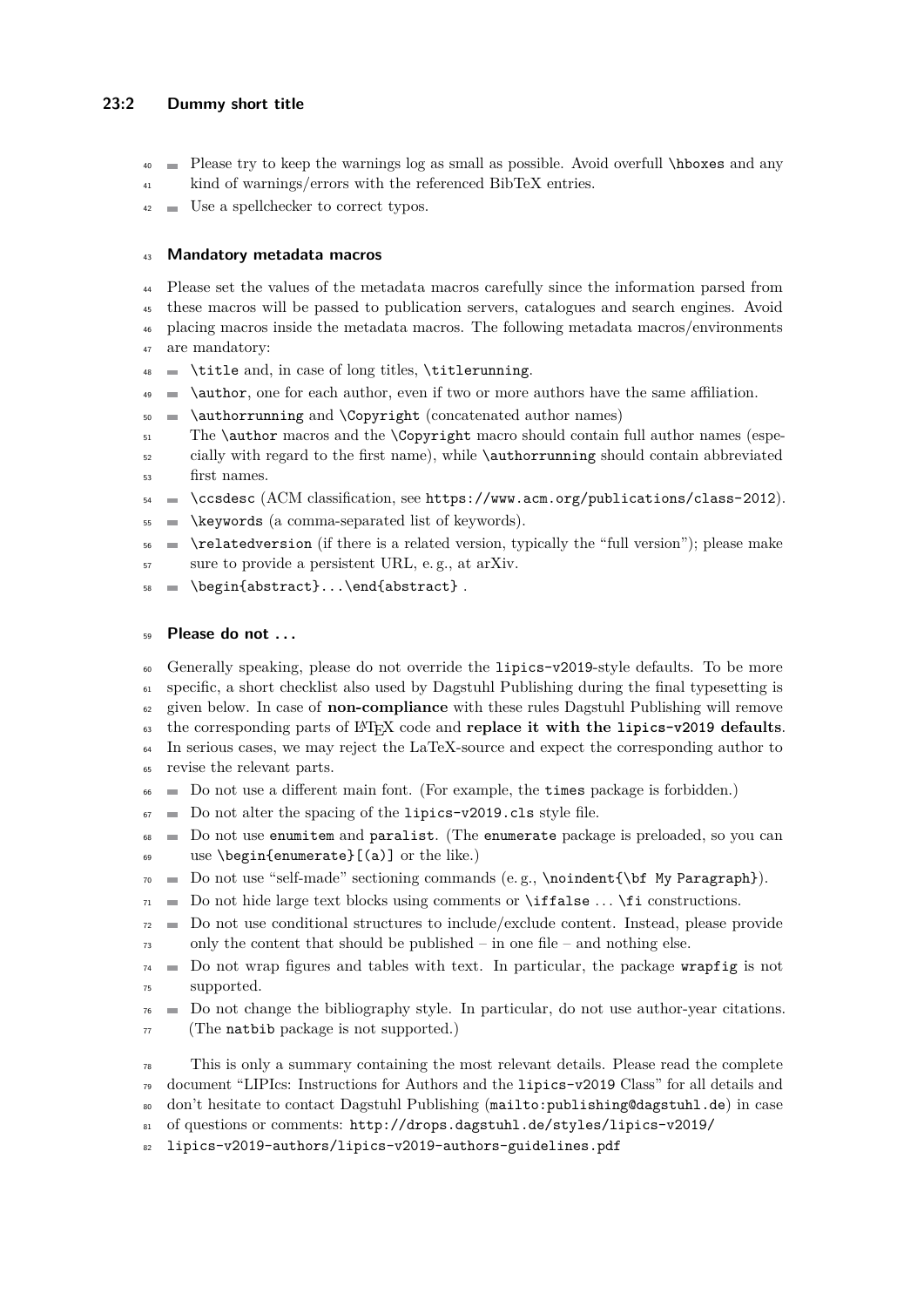```
Listing 1 Useless code
for i := maxint to 0 do
begin
     j := square(root(i));end ;
```
## **2 Lorem ipsum dolor sit amet**

 Lorem ipsum dolor sit amet, consectetur adipiscing elit [\[4\]](#page-4-0). Praesent convallis orci arcu, eu mollis dolor. Aliquam eleifend suscipit lacinia. Maecenas quam mi, porta ut lacinia sed, convallis ac dui. Lorem ipsum dolor sit amet, consectetur adipiscing elit. Suspendisse potenti. Donec eget odio et magna ullamcorper vehicula ut vitae libero. Maecenas lectus nulla, auctor nec varius ac, ultricies et turpis. Pellentesque id ante erat. In hac habitasse platea dictumst. Curabitur a scelerisque odio. Pellentesque elit risus, posuere quis elementum at, pellentesque ut diam. Quisque aliquam libero id mi imperdiet quis convallis turpis eleifend.

 I **Lemma 1** (Lorem ipsum)**.** *Vestibulum sodales dolor et dui cursus iaculis. Nullam ullam- corper purus vel turpis lobortis eu tempus lorem semper. Proin facilisis gravida rutrum. Etiam sed sollicitudin lorem. Proin pellentesque risus at elit hendrerit pharetra. Integer at turpis varius libero rhoncus fermentum vitae vitae metus.*

- **Proof.** Cras purus lorem, pulvinar et fermentum sagittis, suscipit quis magna.
- $96 \Rightarrow$  Claim 2. content...

 $\Box$ 97 Proof. content...  $\Box$ 

<span id="page-2-1"></span> I **Corollary 3** (Curabitur pulvinar, [\[2\]](#page-4-1))**.** *Nam liber tempor cum soluta nobis eleifend option congue nihil imperdiet doming id quod mazim placerat facer possim assum. Lorem ipsum dolor sit amet, consectetuer adipiscing elit, sed diam nonummy nibh euismod tincidunt ut laoreet dolore magna aliquam erat volutpat.*

<span id="page-2-0"></span>I **Proposition 4.** *This is a proposition*

[Proposition 4](#page-2-0) and Proposition [4](#page-2-0) . . .

#### **2.1 Curabitur dictum felis id sapien**

 Curabitur dictum Corollary [3](#page-2-1) felis id sapien [Corollary 3](#page-2-1) mollis ut venenatis tortor feugiat. Curabitur sed velit diam. Integer aliquam, nunc ac egestas lacinia, nibh est vehicula nibh, ac auctor velit tellus non arcu. Vestibulum lacinia ipsum vitae nisi ultrices eget gravida turpis laoreet. Duis rutrum dapibus ornare. Nulla vehicula vulputate iaculis. Proin a consequat neque. Donec ut rutrum urna. Morbi scelerisque turpis sed elit sagittis eu scelerisque quam condimentum. Pellentesque habitant morbi tristique senectus et netus et malesuada fames ac turpis egestas. Aenean nec faucibus leo. Cras ut nisl odio, non tincidunt lorem. Integer purus ligula, venenatis et convallis lacinia, scelerisque at erat. Fusce risus libero, convallis at fermentum in, dignissim sed sem. Ut dapibus orci vitae nisl viverra nec adipiscing tortor condimentum [\[1\]](#page-3-0). Donec non suscipit lorem. Nam sit amet enim vitae nisl accumsan pretium.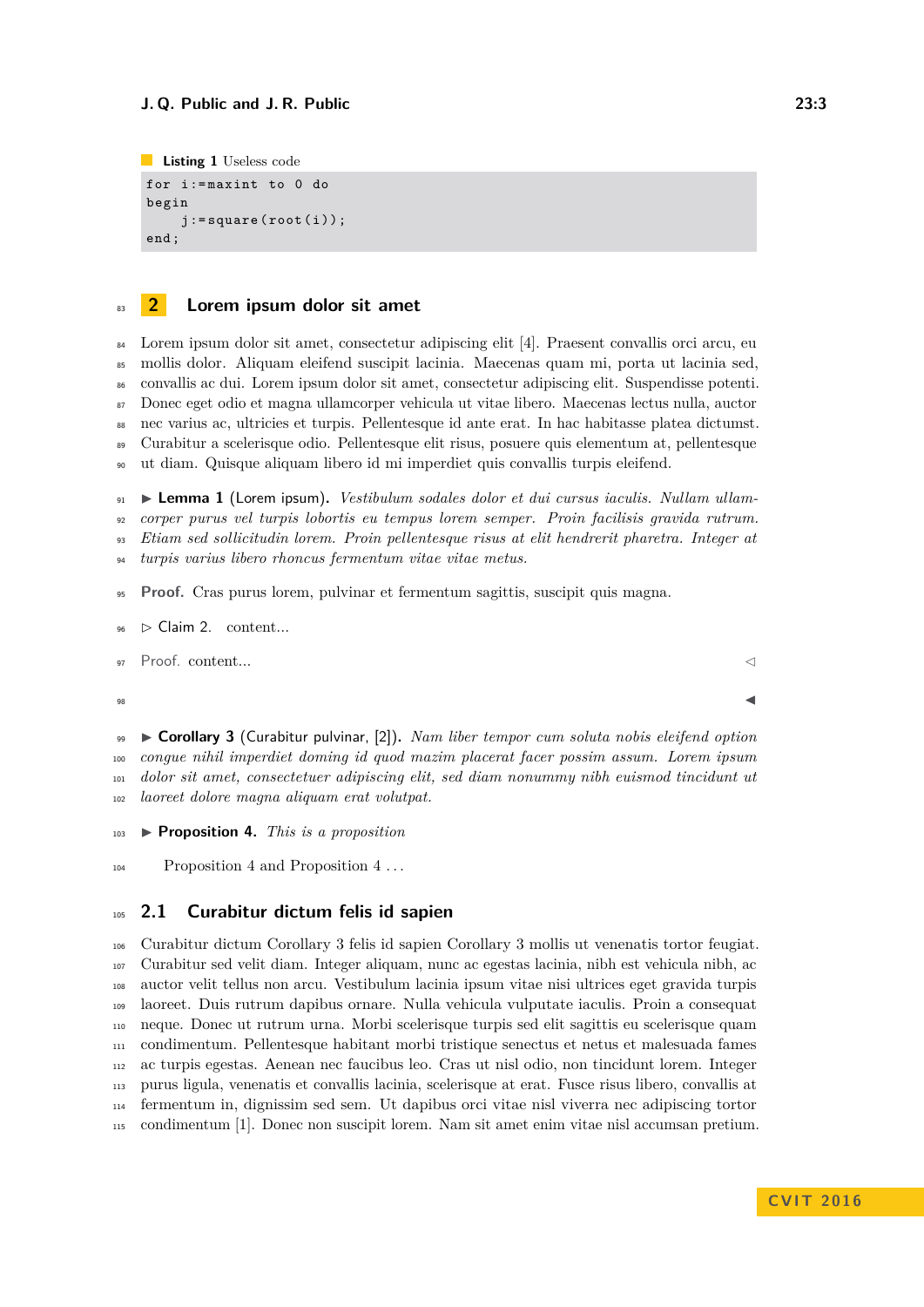## **2.2 Proin ac fermentum augue**

 Proin ac fermentum augue. Nullam bibendum enim sollicitudin tellus egestas lacinia euismod orci mollis. Nulla facilisi. Vivamus volutpat venenatis sapien, vitae feugiat arcu fringilla ac. Mauris sapien tortor, sagittis eget auctor at, vulputate pharetra magna. Sed congue, dui nec vulputate convallis, sem nunc adipiscing dui, vel venenatis mauris sem in dui. Praesent a pretium quam. Mauris non mauris sit amet eros rutrum aliquam id ut sapien. Nulla aliquet fringilla sagittis. Pellentesque eu metus posuere nunc tincidunt dignissim in tempor dolor. Nulla cursus aliquet enim. Cras sapien risus, accumsan eu cursus ut, commodo vel velit. Praesent aliquet consectetur ligula, vitae iaculis ligula interdum vel. Integer faucibus faucibus felis.

- $_{126}$   $\blacksquare$  Ut vitae diam augue.
- Integer lacus ante, pellentesque sed sollicitudin et, pulvinar adipiscing sem.
- Maecenas facilisis, leo quis tincidunt egestas, magna ipsum condimentum orci, vitae facilisis nibh turpis et elit.
- $_{130}$  Remark 5. content...

#### **3 Pellentesque quis tortor**

 Nec urna malesuada sollicitudin. Nulla facilisi. Vivamus aliquam tempus ligula eget ornare. Praesent eget magna ut turpis mattis cursus. Aliquam vel condimentum orci. Nunc congue, libero in gravida convallis [\[3\]](#page-4-2), orci nibh sodales quam, id egestas felis mi nec nisi. Suspendisse tincidunt, est ac vestibulum posuere, justo odio bibendum urna, rutrum bibendum dolor sem nec tellus.

 I **Lemma 6** (Quisque blandit tempus nunc)**.** *Sed interdum nisl pretium non. Mauris sodales consequat risus vel consectetur. Aliquam erat volutpat. Nunc sed sapien ligula. Proin faucibus sapien luctus nisl feugiat convallis faucibus elit cursus. Nunc vestibulum nunc ac massa pretium pharetra. Nulla facilisis turpis id augue venenatis blandit. Cum sociis natoque penatibus et magnis dis parturient montes, nascetur ridiculus mus.*

 Fusce eu leo nisi. Cras eget orci neque, eleifend dapibus felis. Duis et leo dui. Nam vulputate, velit et laoreet porttitor, quam arcu facilisis dui, sed malesuada risus massa sit amet neque.

#### **4 Morbi eros magna**

 Morbi eros magna, vestibulum non posuere non, porta eu quam. Maecenas vitae orci risus, eget imperdiet mauris. Donec massa mauris, pellentesque vel lobortis eu, molestie ac turpis. Sed condimentum convallis dolor, a dignissim est ultrices eu. Donec consectetur volutpat eros, et ornare dui ultricies id. Vivamus eu augue eget dolor euismod ultrices et sit amet nisi. Vivamus malesuada leo ac leo ullamcorper tempor. Donec justo mi, tempor vitae aliquet non, faucibus eu lacus. Donec dictum gravida neque, non porta turpis imperdiet eget. Curabitur quis euismod ligula.

#### **References**

<span id="page-3-0"></span> **1** Edsger W. Dijkstra. Letters to the editor: go to statement considered harmful. *Commun. ACM*, 11(3):147–148, 1968. [doi:10.1145/362929.362947](https://doi.org/10.1145/362929.362947).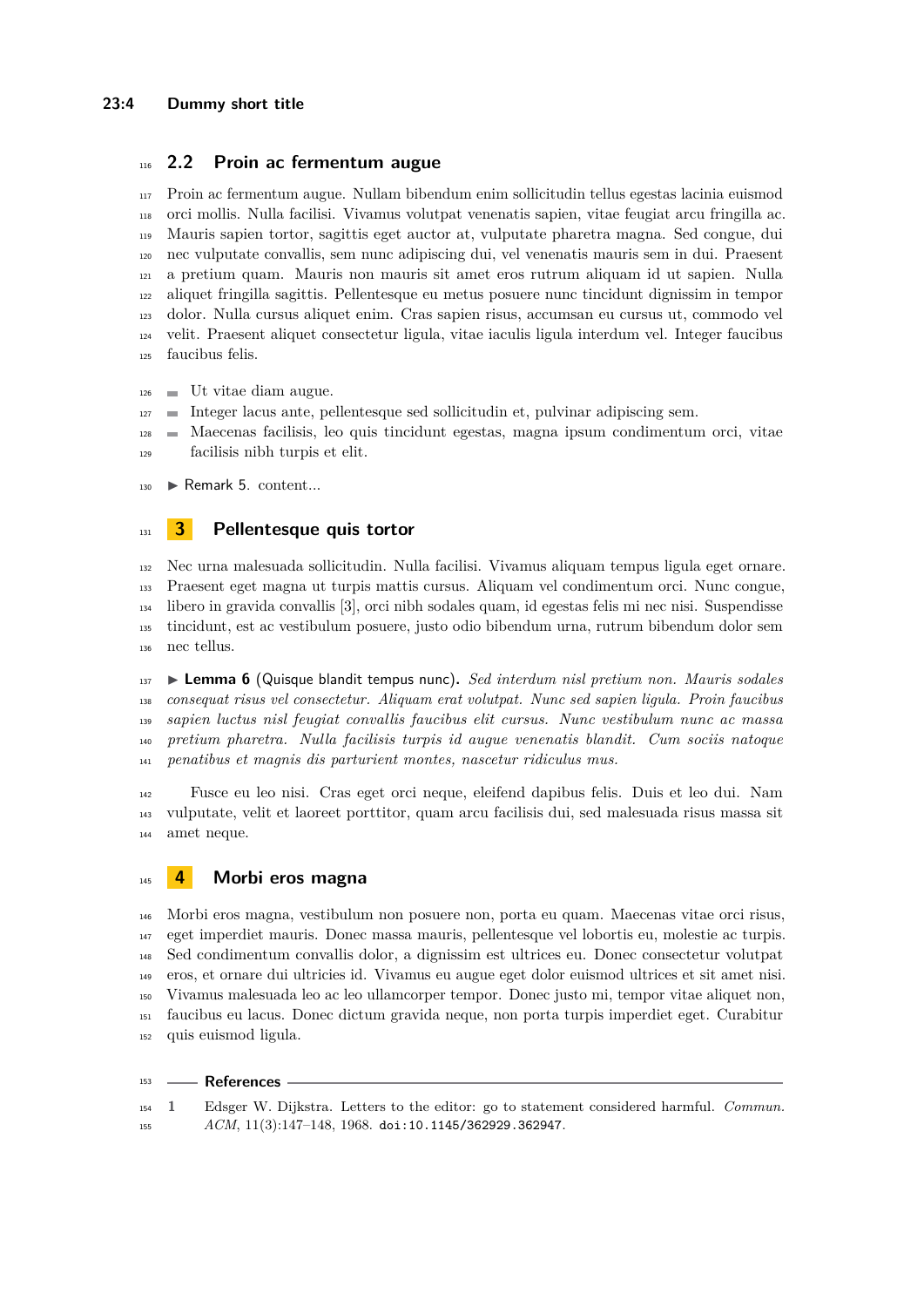#### **J. Q. Public and J. R. Public 23:5**

- <span id="page-4-1"></span> **2** Jim Gray and Andreas Reuter. *Transaction Processing: Concepts and Techniques*. Morgan Kaufmann, 1993.
- <span id="page-4-2"></span> **3** John E. Hopcroft, Wolfgang J. Paul, and Leslie G. Valiant. On time versus space and related problems. In *16th Annual Symposium on Foundations of Computer Science, Berkeley,*
- *California, USA, October 13-15, 1975*, pages 57–64. IEEE Computer Society, 1975. [doi:](https://doi.org/10.1109/SFCS.1975.23) [10.1109/SFCS.1975.23](https://doi.org/10.1109/SFCS.1975.23).
- <span id="page-4-0"></span> **4** Donald E. Knuth. Computer Programming as an Art. *Commun. ACM*, 17(12):667–673, 1974. [doi:10.1145/361604.361612](https://doi.org/10.1145/361604.361612).

#### **A Styles of lists, enumerations, and descriptions**

List of different predefined enumeration styles:

```
166 \begin{itemize}...\end{itemize}
167 \blacksquare ...
168 ...
169 1. \begin{enumerate}...\end{enumerate}
170 2. . . .
171 3. . . .
172 (a) \begin{alphaenumerate}...\end{alphaenumerate}
173 (b) ...
174 (c) . . .
175 (i) \begin{romanenumerate}...\end{romanenumerate}
176 (ii) . . .
177 (iii) . . .
178 (1) \begin{bracketenumerate}...\end{bracketenumerate}
179 (2) . . .
180 (3) . . .
181 Description 1 \begin{description} \item[Description 1] ...\end{description}
182 Description 2 Fusce eu leo nisi. Cras eget orci neque, eleifend dapibus felis. Duis et leo dui.
```
 Nam vulputate, velit et laoreet porttitor, quam arcu facilisis dui, sed malesuada risus massa sit amet neque.

**Description 3** ...

Proposition [10](#page-5-1) and [Proposition 10](#page-5-1) ...

#### **B Theorem-like environments**

List of different predefined enumeration styles:

 I **Theorem 7.** *Fusce eu leo nisi. Cras eget orci neque, eleifend dapibus felis. Duis et leo dui. Nam vulputate, velit et laoreet porttitor, quam arcu facilisis dui, sed malesuada risus massa sit amet neque.*

 I **Lemma 8.** *Fusce eu leo nisi. Cras eget orci neque, eleifend dapibus felis. Duis et leo dui. Nam vulputate, velit et laoreet porttitor, quam arcu facilisis dui, sed malesuada risus massa sit amet neque.*